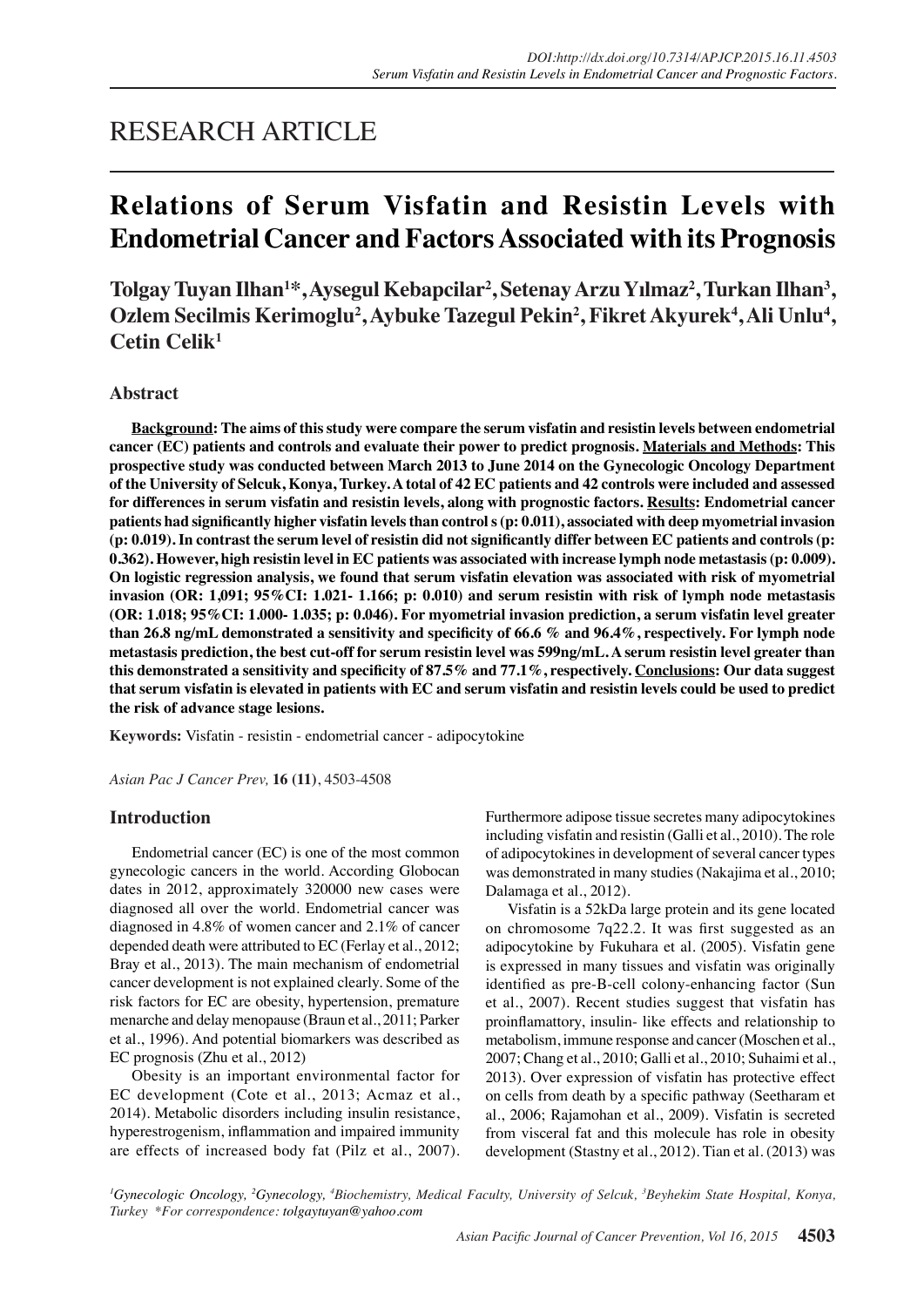#### *Tolgay Tuyan Ilhan et al*

suggested visfatin may be a biomarker and prognostic factor for EC.

Resistin is a signal molecule secreted from adipocytes. It was first identified in obese mice. The major source of resistin is macrophages in humans and adipose tissues express in lower level. However, resistin levels are increased in obese humans. Resistin plays important role in various inflammatory processes (Rajala et al., 2002; Patel et al., 2003; Nohira et al., 2004). Furthermore resistin is also secreted from placenta, muscle, spleen, thyroid gland and uterus (Kusminski et al., 2005; Rzepka et al., 2014).

The relationships between EC and visfatin level was demonstrated in few studies (Luhn et al., 2013; Avcioglu et al., 2014). And the relationship between EC and resistin level was also demonstrated in different studies (Hlavna et al., 2011; Linkov et al., 2014). Also data related to the role and potential significance of adipokines in EC are limited. None has previously tested the joint effects of serum visfatin and resistin on the risk of development of metastasis in women with EC. The impact of serum visfatin and resistin together on EC metastasis is yet unknown.

Recent findings suggest that adipocytokines may play important role in carcinogenesis in EC. The first aim of this study is compare the serum visfatin and resistin level between EC patients and control group. And the second is evaluation the power of serum visfatin and resistin levels on the prediction of prognostic factors of EC patients.

#### **Materials and Methods**

This prospective study was conducted between March 2013 to June 2014 on the Gynecologic Oncology Department of The University of Selcuk, Konya, Turkey. The study protocol was approved by the Ethics Committee of the University Hospital and informed consent was obtained from each participant.

Patients who will have endometrial cancer which was proven by endometrial sampling were candidates for our study. Control group includes healthy volunteers who applied gynaecology clinic for abnormal bleeding and endometrial cancer was excluded by endometrial sampling. Chronic renal failure, uncontrolled hypertension, liver impairment, cardiovascular disease, uncontrolled diabetes mellitus, morbid obesity and statin medication constituted the exclusion criteria for control and EC group. None of the patients in EC group has undergone radiotherapy or chemotherapy before surgery.

EC group was consisted of 49 subjects and seven patients were excluded from study because of chronic diseases. Forty-two patients were included in the EC group. The numbers of patients in EC and control group were 42 in both groups.

After registration, age, gravida, body mass index (BMI), serum visfatin and resistin levels and medical history were noted. Detailed physical examination and pelvic examination were performed for each participant. The woman's height, weight and the body mass index (BMI) was calculated. Routine laboratory testing was performed before surgery and endometrial sampling.

Serum samples were collected before surgery and collected samples were centrifuged and stored at -80ºC. Serum visfatin and resistin levels were measured by using Enzyme- Linked Immuno Sorbent Assay (ELİSA) kit (Eastbiopharm, China) according to manufacturer's protocol on Rayto- 2100C Microplate Reader (India).

Statistical analysis

The Kolmogorov-Smirnov normality test was used to determine the distribution pattern of the variables. Log transformations were performed on non-parametric variables. Comparison between the resistin and visfatin levels in EC and control group was made by using t- tests. Differences between categorical variables were analyzed by Chi square test. Fisher's exact test was used when Chi square test conducted for values with an expected frequency of 5 or less. Correlation analysis was performed for calculation of association of serum visfatin and resistin levels and other parameters. Relationships between variables were analyzed using Pearson's or Spearman's rank correlation coefficients. The relation between visfatin and risk of myometrial invasion and resistin and risk of lymph node metastasis were assessed using logistic regression analysis. Receiver operator characteristic (ROC) analysis and calculation of area under the curve (AUC) were also performed for myometrial invasion and lymph node metastasis. A p value less than 0.05 was considered statistically significant. The statistical analysis was carried out by using Statistical Package for the Social Science (SPSS), version 15.0 (SPSS Inc., Chicago, IL, US). A P-value of <0.05 was considered as statistically significant.

#### **Results**

There was no difference between EC patients and control group in age, gravida, BMI, hypertension and diabetes mellitus rates. When compared serum visfatin and resistin level, endometrial cancer patients had significantly higher visfatin level than control group the mean values were  $14.9 \pm 10.6$  ng/mL and  $8.1 \pm 6.9$  ng/mL respectively (p:0.011). There was no difference between groups resistin levels.

The FIGO stage of 21 (50%) patients was IA, 9 (21.4%) patients was IIA, 5(11.9%) patients was II, 6 (14.3%) patients was IIIC and 1 (2.4%) patient was IV. The grade of EC patients was grade 1 in 25 (59.5%) patients, grade 2 in 13 (31%) patients and grade 3 in 4 (9.5%) patients. Fourteen (33.3%) patients have invasion of more than one-half of the myometrium. Lymph node metastasis was observed in 7 (16.7%) patients. In EC patient's serum visfatin and resistin levels were compared for prognostic factors such as myometrial invasion, lymph node metastasis, grade and tumor size. According to correlation analysis there was no correlation with tumor size, Ca 125 level and tumor grade in EC group. Serum resistin level was significantly correlated with BMI in total participants (r: 0.274, p:0.012). Serum visfatin level was significantly correlated with myometrial invasion and serum resistin level was significantly correlated with lymph node metastasis (r: 0.350, p:0.023 and r: 0.490, p:0.001 respectively) (Table 1).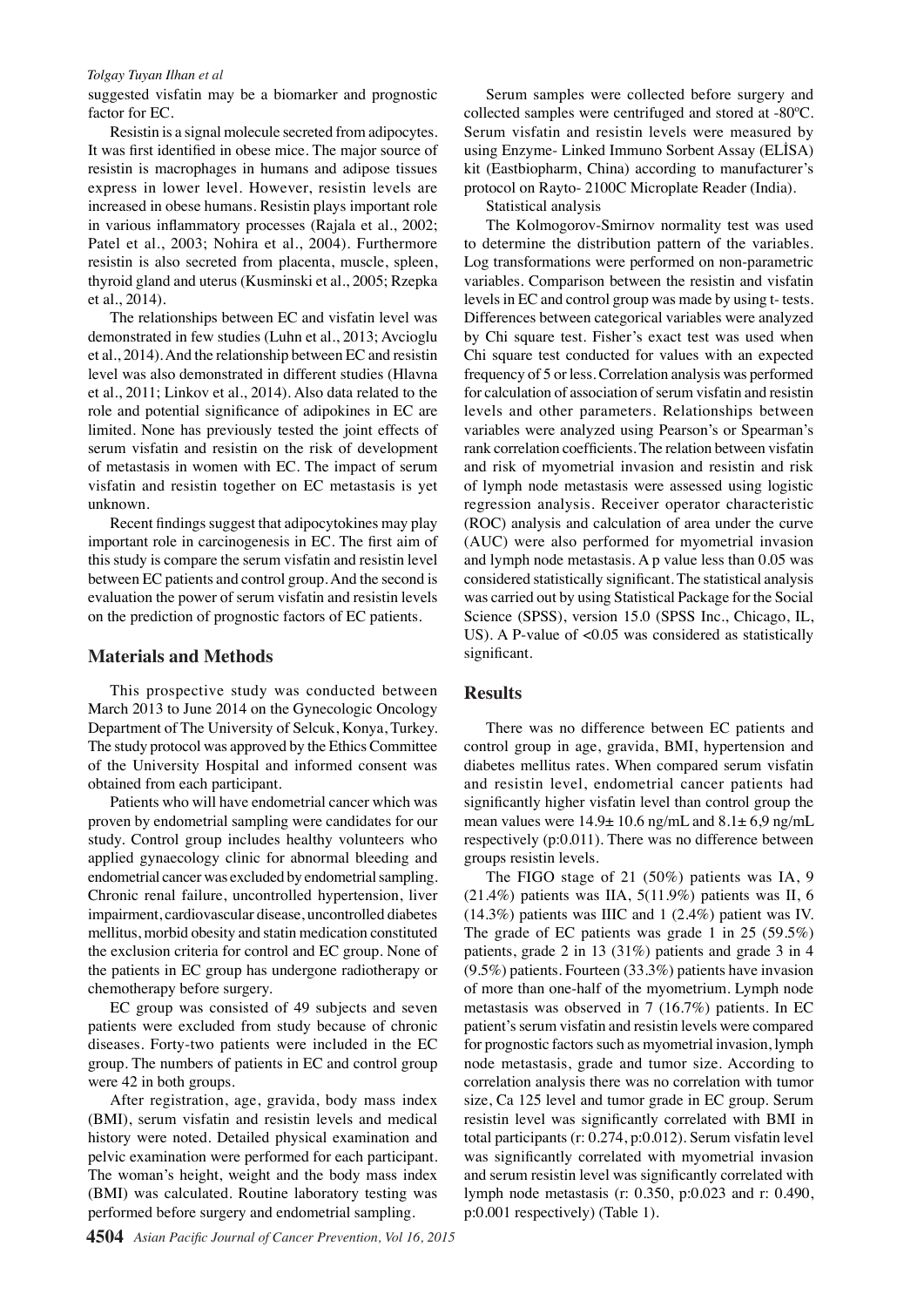Patients who have invasion of less than one-half of the myometrium, the mean visfatin level was 10.6±7.6 ng/mL and the patients who have invasion of more than one-half of the myometrium, the mean visfatin level was  $23.5\pm16.2$ ng/mL in patients group. The difference was statistically significant (p:0.019). Patients who have invasion of less than one-half of the myometrium the mean resistin level was 467.3±354.9 ng/mL and the patients who have invasion of more than one-half of the myometrium, the mean resistin level was 374.6±348.9ng/mL. However the differences between resistin levels were not significantly different according to myometrial invasion (p:0.362). Patients who have lymph node metastasis the mean resistin

**Table 1. Pearson's Correlation Result between Serum Visfatin and Resistin Levels with Clinical and Laboratory findings**

| Variables                            |          | Visfatin |          | Resistin |          |
|--------------------------------------|----------|----------|----------|----------|----------|
|                                      |          | r        | р        | r        | р        |
| Age                                  | $(n=84)$ | 0.156    | 0.157    | 0.153    | 0.165    |
| <b>BMI</b>                           | $(n=84)$ | 0.078    | 0.479    | 0.274    | $0.012*$ |
| Tumor size <sup>¥</sup>              | $(n=42)$ | 0.033    | 0.834    | 0.126    | 0.428    |
| Ca $125y$                            | $(n=42)$ | 0.163    | 0.275    | 0.007    | 0.963    |
| Grade <sup><math>\alpha</math></sup> | $(n=42)$ | 0.122    | 0.443    | 0.198    | 0.209    |
| $MI^{\gamma} \alpha$                 | $(n=42)$ | 0.350    | $0.023*$ | $-0.168$ | 0.289    |
| $LM^{\gamma}$ $\alpha$               | $(n=42)$ | $-0.058$ | 0.715    | 0.490    | $0.001*$ |

\***MI: Myometrial invasion, LNM: Lymph node metastasis, ¥ Endometrial cancer patients, α Spearman's correlation analysis, \*means p<0.05**

**Table 2. Correlation of Serum Marker Levels with prognostic factors**

| Variables            | Myometrial invasion             | t                                    | р                 |                   |
|----------------------|---------------------------------|--------------------------------------|-------------------|-------------------|
|                      | <1/2<br>$(Mean \pm SD)$         | >1/2<br>$(Mean \pm SD)$              |                   |                   |
| Visfatin<br>Resistin | $10.6 \pm 7.6$<br>$467.3+354.9$ | $23.5 \pm 16.2$<br>$374.6 \pm 348.9$ | $-2.452$<br>0.923 | $0.019*$<br>0.362 |
|                      | Lymph node metastasis           |                                      |                   | p                 |
|                      | Positive<br>$(Mean \pm SD)$     | Negative<br>$(Mean \pm SD)$          |                   |                   |
| Visfatin<br>Resistin | $13.4 \pm 11.5$<br>881.4+340    | $15.2 + 12.9$<br>$347.4 + 304.9$     | 0.132<br>$-2.765$ | 0.896<br>$0.009*$ |

\*Min: Minimum; Max: Maximum, \*means p<0.05

level was 881. 4±340 ng/mL and the patients who have not lymph node metastasis the mean resistin level was 347.44± 304.9ng/mL. The difference was statistically significant (p:0.009). Visfatin levels were not significantly different according to lymph node metastasis (p:0.896) (Table 2).

ROC analysis of visfatin levels according to myometrial invasion and resistin levels according to lymph node metastasis were performed in patient's group. In our study, best cut-off for visfatin level was 26.75ng/ mL for myometrial invasion prediction. For myometrial invasion prediction, serum visfatin level greater than 26.75ng/mL demonstrated a sensitivity and specificity of 66.6 % and 96. 4% respectively (ROC AUC: 0.714; 95%CI: 0.526-0.903). The positive predictive value was 87. 5% and negative predictive value was 80% (Figure 1). For lymph node metastasis, the best cut-off for serum resistin level was 599ng/mL. Serum resistin level greater than this level demonstrated a sensitivity and specificity of 87. 5% and 77.1% respectively (ROC AUC: 0.878; 95% CI: 0.705- 1.000). The positive predictive value was 46. 6% and negative predictive value was 97.2% (Figure 1).

Using binary logistic regression analysis, we found that serum visfatin level was associated with risk of myometrial invasion (OR: 1,091; 95%CI: 1.021- 1.166; p:0.010) and serum resistin level was associated with risk of lymph node metastasis (OR: 1.018; 95%CI: 1.000- 1.035; p:0.046). We found that visfatin is an independent



**Figure 1. ROC Analysis of the Myometrial Invasion Prediction of Visfatin.** AUC=0.714; 95%CI=0.526-0.903 ROC analysis of the lymph node metastasis prediction of resistin. AUC= 0.878; 95% CI= 0.705- 1.000

| Variables          |           | Binary logistic regression |          |            |                 |          |  |  |
|--------------------|-----------|----------------------------|----------|------------|-----------------|----------|--|--|
|                    | MI        |                            |          | <b>LNM</b> |                 |          |  |  |
|                    | <b>OR</b> | 95% CI                     | P        | <b>OR</b>  | 95% CI          | P        |  |  |
| Visfatin $(ng/mL)$ | 1.091     | 1.021-1.166                | $0.010*$ | 0.901      | 0.746-1.088     | 0.941    |  |  |
| Resistin $(ng/mL)$ | 0.999     | $0.996 - 1.001$            | 0.416    | 1.018      | 1.000-1.035     | $0.046*$ |  |  |
| Age (year)         | 1.021     | $0.945 - 1.104$            | 0.594    | 0.941      | $0.779 - 0.136$ | 0.524    |  |  |
| BMI $(kg/m2)$      | 1.045     | 0.848-1.286                | 0.682    | 1.344      | 0.719-2.512     | 0.355    |  |  |
| $Ca$ 125 $(ng/mL)$ | 1.019     | $0.994 - 1045$             | 0.131    | 1.009      | $0.993 - 1.025$ | 0.277    |  |  |
| HT                 | 0.447     | 0.056-3.584                | 0.448    | 3.340      | 1.026-15.495    | $0.014*$ |  |  |
| DM                 | 0.521     | $0.049 - 5.595$            | 0.590    | 1.038      | 0.794-1.230     | 0.186    |  |  |

\*MI: myometrial invasion; LNM: Lymph node metastasis; OR: Odds ratio; CI: Confidence interval; BMI: Body- mass index; HT: Hypertension; DM: Diabetes mellitus\* means p<0.05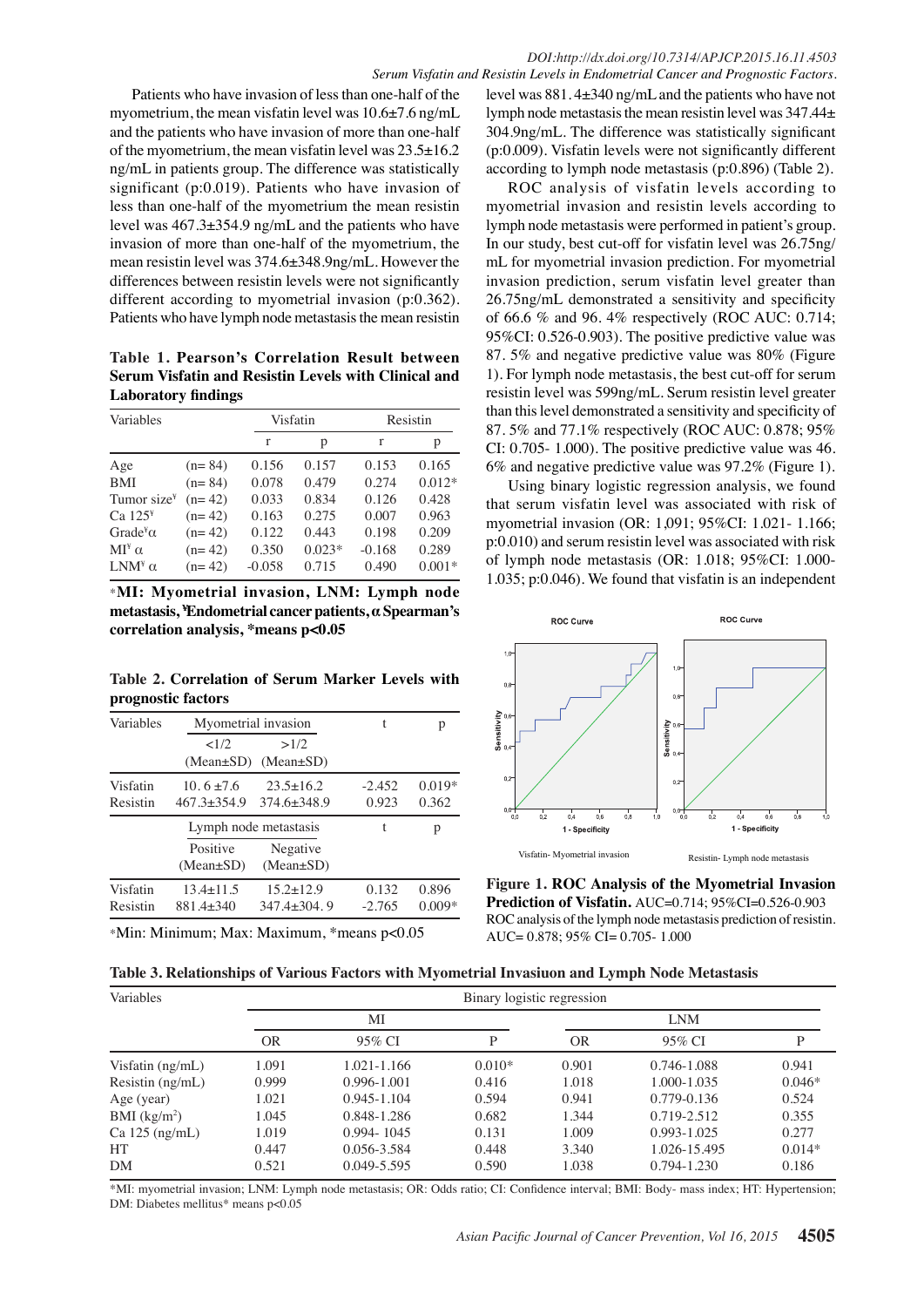#### *Tolgay Tuyan Ilhan et al*

risk factor for myometrial invasion and resistin is an independent risk factor for lymph node metastasis in endometrial cancer patients (Table 3).

#### **Discussion**

Endometrial carcinoma usually occurs in postmenopausal patients. The mean age of EC at diagnosis is 61 years (Howlader et al., 2014). In our study the mean age of patient's group was 60 and it was compatible with literature. Obesity and chronic anovulation are risk factors for premenopausal EC. Many studies have shown that obesity increases the risk of EC (Braun et al., 2011; Cote et al., 2014; Secilmis et al., 2014). A meta- analysis suggested that each increase in BMI of  $5 \text{ kg/m}^2$  induce 1.59 fold increasing in endometrial cancer risk. It was determined that serum visfatin level was higher in obese patients (Renehan et al., 2008). There have been conflicting data of correlation between obesity and serum visfatin and resistin level. Although some initial studies suggested positive correlation between obesity and serum visfatin and resistin levels, several other studies have failed to confirm this finding (Azuma et al., 2003; Amirhakimi et al., 2011). The correlation between BMI and serum visfatin level was not observed in present study. And the difference between two study groups was also not significant. A weak correlation between serum resistin level and BMI was observed (r: 0.274, p:0.012).

Luhn et al. suggested that adipokine levels influence EC risk. Although, serum visfatin level was higher in EC patients, no association between serum visfatin level and EC was determined in that study. However, Luhn et al (2013) report has its inherent limitation such as inadequate sampling of serum visfatin was declared by authors as limitation of that study. The important role of visfatin on carcinogenesis and cancer progression was discussed in a study from China concludes that visfatin has an important role in carcinogenesis and cancer progression (Bi and Che, 2010). In our study, in line with this report serum visfatin level was significantly higher in EC patients.

Tian et al. (2013) suggested that high visfatin level was associated with advance myometrial invasion and visfatin level has prognostic effect on endometrial cancer patients. Avcioglu et al. (2014) conducted a study and concluded that visfatin was important risk factors for occurrence of EC other than age, BMI and diabetes. However, prognostic importance of visfatin was not determined in that study. These conflicting results may be due to small number of participants. According to our results, higher serum visfatin level has not only increase risk for endometrial cancer but also has been independent risk factor for deep myometrial invasion. Myometrial invasion is an important prognostic factor for EC (Havrilesky et al., 2005). Preoperative determination of endometrial invasion is challenging issue for clinicians. Tian et al. (2013) suggested that higher serum visfatin level was an independent risk factor for EC and he also suggested that high visfatin expression in EC tissue was associated with deep myometrial invasion. Serum visfatin level higher than 12. 5ng/mL was a predictor for EC. In our study the mean serum visfatin level was 14. 9±10.6 ng/mL in EC

group and mean serum visfatin level was 8.1±6.9ng/mL in control group. According to our datas serum visfatin level greater than 26.7ng/mL demonstrates high myometrial invasion rates with sensitivity and specificity of 66.6 % and 96.4% respectively. Serum visfatin level greater than 26.75 ng/mL was highly correlated with myometrial invasion level (OR: 1.091; 95%CI: 1.021- 1.166; p:0.010).

Several mechanisms were described for pathophysiologic pathway for resistin to cancer progression. Resistin can increase cell proliferation by inducing phosphatidylinositol 3-kinase or it could be act as specific receptor inducers (Tarkowski et al., 2010; Kim, 2011). Hlavna et al. (2011) conducted a study about resistin levels and EC. According to this study EC patient has significantly higher resistin level than control group. In our study there was no significantly difference between serum resistin levels of EC patients and control patients. The role of resistin on cancer dissemination by the effecting cell adhesion molecule was evaluated on hepatocellular carcinoma patients (Yang et al., 2014). In that study it was shown that resistin induced the expression of adhesion molecules, including ICAM-1 and VCAM-1 in the endothelial cells. It has been shown that elevated adhesion molecules expressions are associated with advance disease stage and poor prognosis (Alexiou et al., 2001; Kobayashi et al., 2007). Present study demonstrated that serum resistin level could be used as a predictor for lymph node metastasis. Higher resistin levels were independent risk factor for lymph node metastasis (OR: 1.018; 95%CI: 1.000- 1.035; p:0.046). Serum resistin level greater than 599ng/mL demonstrates higher lymph node metastasis rates. It could be hypothesised that elevated resistin level is associated with advance disease stage and poor prognosis. To our knowledge, this is the first study that demonstrates serum resistin level as a predictor for lymph node metastasis in EC.

Our study has some limitations. First, this study was performed on a relatively small group and in a single institute. We could not demonstrate the effect of high visfatin and resistin on survival of endometrial cancer due to the short time course. In this study we could not evaluate other adiponectins, oxidative stress markers and inflammatory markers including IL- 1, IL- 6 and IL- 8 levels and we used only single measurement of serum visfatin and resistin level, which may cause to error regarding to miscalculation.

Our data suggest that serum visfatin level is elevated in patients with EC and serum visfatin and resistin levels could be predict the risk of advance stage in women with EC. The exact mechanisms of visfatin and resistin on cancer development are unclear. High number of cases with level of oxidative stress markers, inflammatory markers and other adiponectin required to determine the diagnostic and prognostic value of visfatin and resistin on endometrial cancer.

#### **References**

Acmaz G, Aksoy H, Albayrak E, et al (2014). Evaluation of endometrial precancerous lesions in postmenopausal obese women - a high risk group? *Asian Pac J Cancer Prev*, **15**,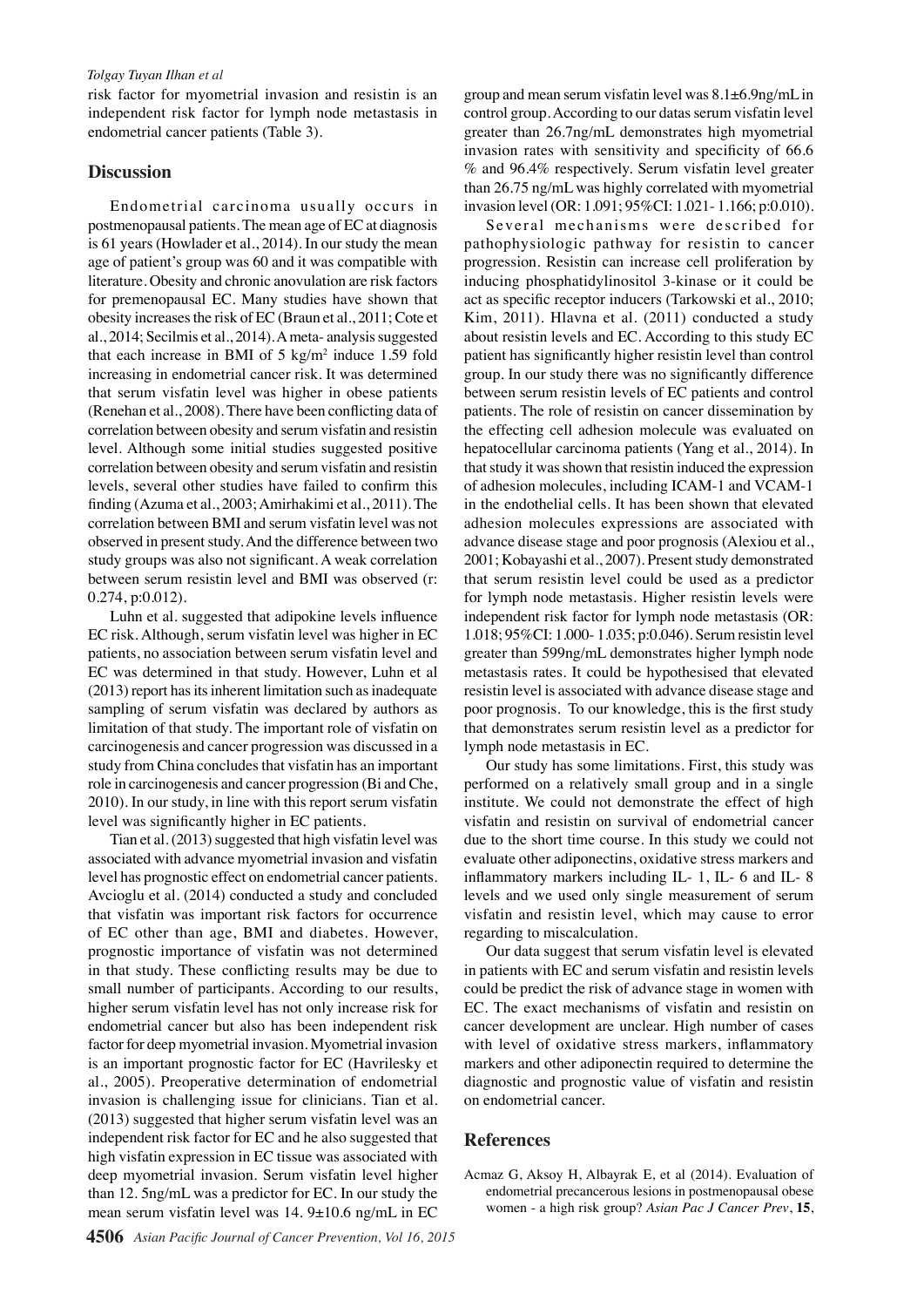#### *DOI:http://dx.doi.org/10.7314/APJCP.2015.16.11.4503 Serum Visfatin and Resistin Levels in Endometrial Cancer and Prognostic Factors.*

195-8

- Alexiou D, Karayiannakis AJ, Syrigos KN, et al (2001). Serum levels of E-selectin. ICAM-1 and VCAM-1 in colorectal cancer patients: correlations with clinicopathological features, patient survival and tumour surgery. *Eur J Cancer*. **37**, 2392-7.
- Al-Suhaimi EA, Shehzad A (2013). Leptin, resistin and visfatin: the missing link between endocrine metabolic disorders and immunity. *Eur J Med Res*, **18**, 12.
- Amirhakimi A, Karamifar H, Moravej H, Amirhakimi G (2011). Serum resistin level in obese male children. *J Obes*, **2011**, 953410.
- Azuma K, Katsukawa F, Oguchi S, et al (2003). Correlation between serum resistin level and adiposity in obese individuals. *Obes Res*, **11**, 997-1001
- Bi TQ, Che XM (2010). Nampt/PBEF/visfatin and cancer. *Cancer Biol Ther*, **10**, 119-25.
- Braun S, Bitton-Worms K, LeRoith D (2011). The link between the metabolic syndrome and cancer. *Int J Biol Sci*, **7**, 1003-15
- Bray F, Ren JS, Masuyer E, Ferlay J (2013). Global estimates of cancer prevalence for 27 sites in the adult population in 2008. *Int J Cancer*, **132**, 1133-45.
- Chang YC, Chang TJ, Lee WJ, Chuang LM (2010). The relationship of visfatin/pre-B-cell colony-enhancing factor/ nicotinamide phosphoribosyltransferase in adipose tissue with inflammation, insulin resistance, and plasma lipids. *Metabolism*, **59**, 93-9.
- Cote ML, Alhajj T, Ruterbusch JJ, et al (2013). Risk factors for endometrial cancer in black and white women: a pooled analysis from the epidemiology of endometrial cancer consortium (E2C2). *Cancer Causes Control*, **73**, 2285
- Dalamaga M, Archondakis S, Sotiropoulos G, et al (2012). Could serum visfatin be a potential biomarker for postmenopausal breast cancer? *Maturitas*, **71**, 301-8.
- Ferlay J, Soerjomataram I, Dikshit R, et al (2015). Cancer incidence and mortality worldwide: Sources, methods and major patterns in GLOBOCAN 2012. *Int J Cancer*, **136**, 359-86.
- Fukuhara A, Matsuda M, Nishizawa M, et al (2005). Visfatin: a protein secreted by visceral fat that mimics the effects of insulin. *Science*, **307**, 426-30.
- Gallí M, Van Gool F, Rongvaux A, Andris F, Leo O (2010). The nicotinamide phosphoribosyltransferase: a molecular link between metabolism, inflammation, and cancer. *Cancer Res*, **70**, 8-11.
- Havrilesky LJ, Cragun JM, Calingaert B, et al (2005). Resection of lymph node metastases influences survival in stage IIIC endometrial cancer. *Gynecol Oncol*, **99**, 689-95.
- Hlavna M, Kohut L, Lipkova J, et al (2011). Relationship of resistin levels with endometrial cancer risk. *Neoplasma*, **58**, 124-8.
- Howlader N, Noone AM, Krapcho M, et al (2014). SEER cancer statistics review, 1975-2011. Bethesda, MD: National Cancer Institute.
- Kim HJ, Lee YS, Won EH et al (2011). Expression of resistin in the prostate and its stimulatory effect on prostate cancer cell proliferation. *BJU Int*, **108**, 77-83.
- Kobayashi H, Boelte KC, Lin PC (2007). Endothelial cell adhesion molecules and cancer progression. *Curr Med Chem*, **14**, 377-86.
- Kolthur-Seetharam U, Dantzer F, McBurney MW, de Murcia G, Sassone-Corsi P (2006). Control of AIF-mediated cell death by the functional interplay of SIRT1 and PARP-1 in response to DNA damage. *Cell Cycle*, **5**, 873-7.
- Kusminski CM, McTernan PG, Kumar S (2005). Role of resistin in obesity, insulin resistance and Type II diabetes. *Clin Sci*, **109**, 243-56.
- Linkov F, Burke LE, Komaroff M, et al (2014). An exploratory investigation of links between changes in adipokines and quality of life in individuals undergoing weight loss interventions: possible implications for cancer research. *Gynecol Oncol*, **133**, 67-72.
- Luhn P, Dallal CM, Weiss JM, et al (2013). Circulating adipokine levels and endometrial cancer risk in the prostate, lung, colorectal, and ovarian cancer screening trial. *Cancer Epidemiol Biomarkers Prev*, **22**, 1304-12.
- Moschen AR, Kaser A, Enrich B, et al (2007). Visfatin, an adipocytokine with proinflammatory and immunomodulating properties. *J Immunol*, **178**, 1748-58.
- Nakajima TE, Yamada Y, Hamano T, et al (2010). Adipocytokines as new promising markers of colorectal tumors: adiponectin for colorectal adenoma, and resistin and visfatin for colorectal cancer. *Cancer Sci*, **101**, 1286-91.
- Nergiz Avcioglu S, Altinkaya SO, Kucuk M, et al (2014). Visfatin concentrations in patients with endometrial cancer. *Gynecol Endocrinol*, **7**, 1-6.
- Nohira T, Nagao K, Kameyama K, et al (2004). Identification of an alternative splicing transcript for the resistin gene and distribution of its mRNA in human tissue. *Eur J Endocrinol*, **151**, 151-4.
- Parker SL, Tong T, Bolden S, Wingo PA. (1996). Cancer statistics, 1996. *CA: A Cancer J Clin*, **46**, 5- 27.
- Patel L, Buckels AC, Kinghorn IJ, et al (2003). Resistin is expressed in human macrophages and directly regulated by PPAR gamma activators. *Biochem Biophys Res Commun*. **300**, 472-6.
- Pilz S, Mangge H, Obermayer-Pietsch B, März W (2007). Visfatin/pre-B-cell colony-enhancing factor: a protein with various suggested functions. *J Endocrinol Invest*, **30**, 138-44.
- Rajala MW, Lin Y, Ranalletta M, et al (2002). Cell type-specific expression and coregulation of murine resistin and resistinlike molecule-alpha in adipose tissue. *Mol Endocrinol*, **16**, 1920-30.
- Rajamohan SB, Pillai VB, Gupta M, et al (2009). SIRT1 promotes cell survival under stress by deacetylationdependent deactivation of poly(ADP-ribose). polymerase 1. *Mol Cell Biol*, **29**, 4116-29.
- Renehan AG, Tyson M, Egger M, Heller RF, Zwahlen M (2008). Body-mass index and incidence of cancer: a systematic review and meta-analysis of prospective observational studies. *Lancet*, **371**, 569-78
- Rzepka R, Dołęgowska B, Rajewska A, Kwiatkowski S (2014). On the Significance of New Biochemical Markers for the Diagnosis of Premature Labour. *Mediators Inflamm*, **2014**, 251451.
- Secilmis Kerimoglu O, Pekin A, Yilmaz SA, et al (2014). Effect of the percentage of body fat on surgical, clinical and pathological outcomes in women with endometrial cancer. *J Obstet Gynaecol Res*, 41, 449-55.
- Stastny J, Bienertova-Vasku J, Vasku A (2012). Visfatin and its role in obesity development. *Diabetes Metab Syndr*, **6**, 120-4.
- Sun G, Bishop J, Khalili S, et al (2007). Serum visfatin concentrations are positively correlated with serum triacylglycerols and down-regulated by overfeeding in healthy young men. *Am J Clin Nutr*, **85**, 399-404.
- Tarkowski A, Bjersing J, Shestakov A, Bokarewa MI (2010). Resistin competes with lipopolysaccharide for binding to toll-like receptor 4. *J Cell Mol Med*, **14**, 1419-31
- Tian W, Zhu Y, Wang Y, et al (2013). Visfatin, a potential biomarker and prognostic factor for endometrial cancer. *Gynecol Oncol*, **129**, 505-12.
- Yang CC, Chang SF, Chao JK et al (2014). Activation of AMPactivated protein kinase attenuates hepatocellular carcinoma cell adhesion stimulated by adipokine resistin. *BMC Cancer*.